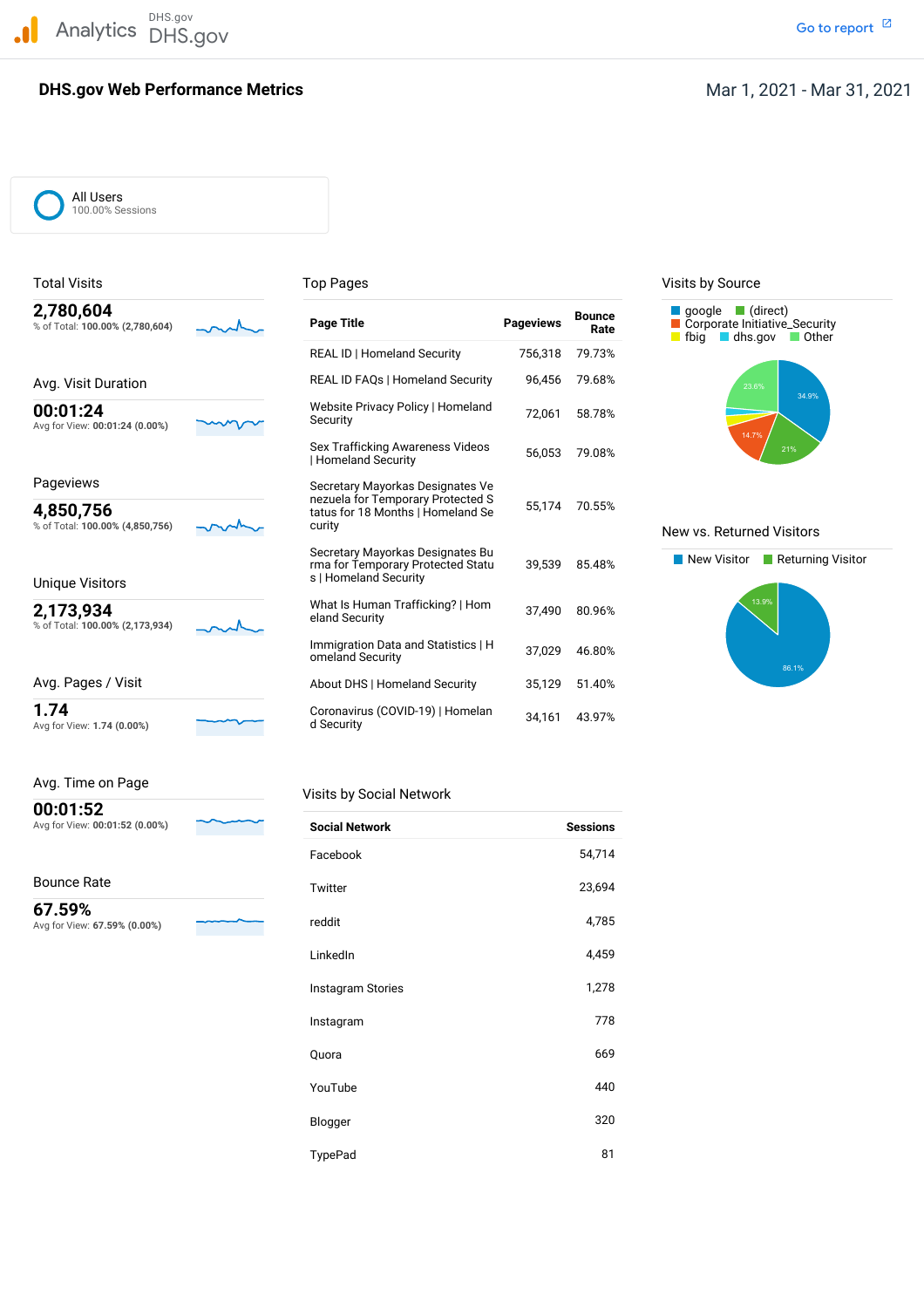DHS.gov Analytics DHS.gov and the contract of the contract of the contract of the contract of the contract of the contract of the contract of the contract of the contract of the contract of the contract of the contract of the cont

# **DHS.gov Search Performance Metrics**

All Users 100.00% Sessions

| 2,780,604<br>% of Total: 100.00% (2,780,604) |     |              | Search Term Total Unique Searches Organic Searches |             | New Visitor<br>Returning Visitor |
|----------------------------------------------|-----|--------------|----------------------------------------------------|-------------|----------------------------------|
|                                              |     | global entry | 872                                                | $\mathbf 0$ | 13.9%                            |
|                                              |     | careers      | 514                                                | 0           |                                  |
| <b>Total Internal Searches</b>               |     | jobs         | 358                                                | 0           |                                  |
| 75,794<br>% of Total: 100.00% (75,794)       | www | passport     | 276                                                | 0           | 86.1%                            |
|                                              |     | tps          | 268                                                | 0           |                                  |
| <b>Total External Searches (Google)</b>      |     | real id      | 261                                                | 0           |                                  |
| 848,407                                      |     | forms        | 238                                                | 0           | Avg. Visits per Visitor          |
| % of Total: 30.51% (2,780,604)               |     | tsa          | 238                                                | 0           | Other                            |
|                                              |     | covid        | 231                                                | 0           |                                  |
|                                              |     | Jobs         | 209                                                | 0           | 16.4%                            |

Visits to DHS.gov **The Community Community Community** Top Internal Searches by Search Term New vs. Returned Visitors





Top External Searches (Google - as reported)

| <b>Page Title</b>                                                                                               | <b>Sessions</b> |
|-----------------------------------------------------------------------------------------------------------------|-----------------|
| <b>REAL ID   Homeland Security</b>                                                                              | 92.731          |
| Sex Trafficking Awareness Videos   Ho<br>meland Security                                                        | 31,084          |
| What Is Human Trafficking?   Homelan<br>d Security                                                              | 26,563          |
| <b>REAL ID FAQs   Homeland Security</b>                                                                         | 23,553          |
| Apply for a U.S. Passport   Homeland S<br>ecurity                                                               | 21,259          |
| Secretary Mayorkas Designates Venezu<br>ela for Temporary Protected Status for<br>18 Months   Homeland Security | 19,427          |
| 12 Months Remaining Until Full REAL I<br>D Enforcement Deadline   Homeland Se<br>curity                         | 19,308          |
| Immigration Data and Statistics   Home<br>land Security                                                         | 17,609          |
| Learn What I Can Bring on the Plane   H<br>omeland Security                                                     | 16,641          |
| Fact Sheet: DHS Measures on the Bord<br>er to Limit the Further Spread of Corona<br>virus   Homeland Security   | 14,093          |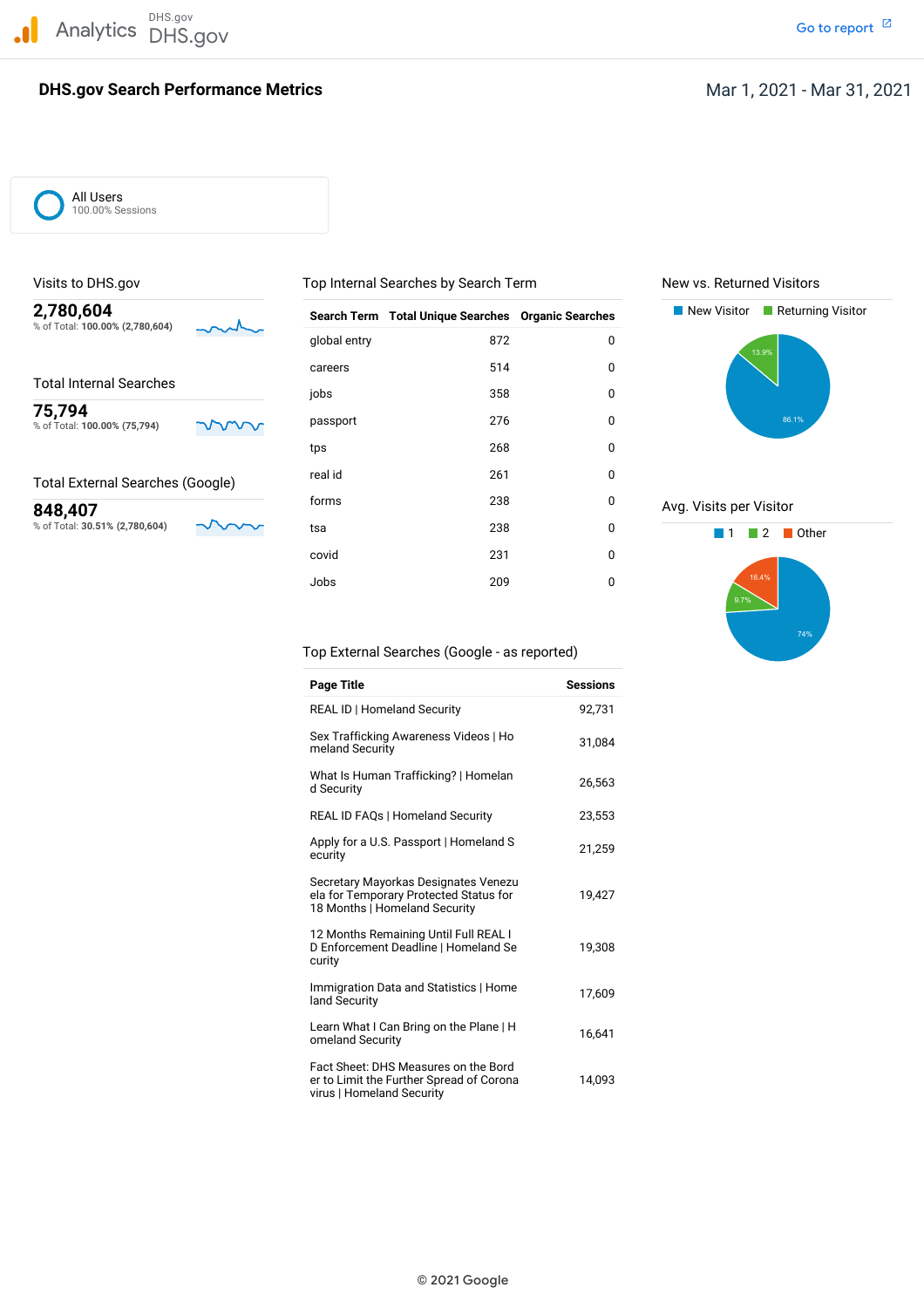# **DHS.gov Customer Satisfaction Survey**

Time Period: 03/01/2021‐ 03/31/2021

# **Overall Customer Satisfaction Score 65.14**

#### **How would you rate your overall experience today? 61.34 Were you able to complete the purpose of your visit? Will you recommend this website to a friend or colleague? Would you still return to this website if you could get this information or service from another source? Answer Choices Responses Points Score** ▪ Outstanding 506 100 50600 **• Above Average 1998** 125 and 126 and 126 and 127 and 128 and 129 and 129 and 129 and 129 and 129 and 129 and 129 and 129 and 129 and 129 and 129 and 129 and 129 and 129 and 129 and 129 and 129 and 129 and 129 and 129 and ▪ Average 500 50 25000 **Example 25** 155 25 3875  $\bullet$  Poor 245 0 0 0 **Total Answer Choices** ▪ Yes ▪ No **Total Answer Choices** ▪ Yes ▪ No **Total Answer Choices** ▪ Yes ▪ No **Total 1901 Responses** 1076 825 **1901 Responses** 1368 276 **1644 Responses** 1264 380 **1644 Points** 100 0 **Points** 100 0 **Points** 100 0 **116600 56.60 Score** 107600 **107600 83.21 Score** 136800 **136800 76.89 Score** 126400 **126400**

# **Please describe your experience finding your way around (navigating) DHS.gov today.**

# NOTE: Excludes "Other" responses

**Encountered no difficulties**  ▪ Had technical difficulties (e.g. error messages, broken links) **.** Links did not take me where I expected **•** Links / labels are difficult to understand, they are not intuitive ▪ Navigated to general area but couldn't find the specific content needed **Too many links or navigational choices**  ▪ Would often feel lost, not know where I was **Answer Choices Responses** 958 **Points** 100 **Score** 95800 **Total** 101 56 130 262 66 71 **1644** 0 0  $\Omega$ 0 0 0 0 0 0 0 0 0 **95800**

#### **How was your experience using our site search?**

NOTE: Excludes "Did not use search" and "Other" responses

| <b>Answer Choices</b>                                   | <b>Responses</b> | <b>Points</b> | Score        |
|---------------------------------------------------------|------------------|---------------|--------------|
| • Encountered no difficulties                           | 498              | 100           | 49800        |
| I was not sure what words to use in my search           | 107              |               | 0            |
| • Results were not helpful                              | 172              |               | <sup>0</sup> |
| . Results were not relevant to my search terms or needs | 86               | 0             | <sup>0</sup> |
| . Results were too similar / redundant                  | 31               |               | 0            |
| • Returned not enough or no results                     | 63               |               | U            |
| • Returned too many results                             | 26               |               | n            |
| Total                                                   | 983              |               | 49800        |

 $\Omega$ 

 $\theta$ 

 $\overline{0}$ 

**58.27**

**50.66**